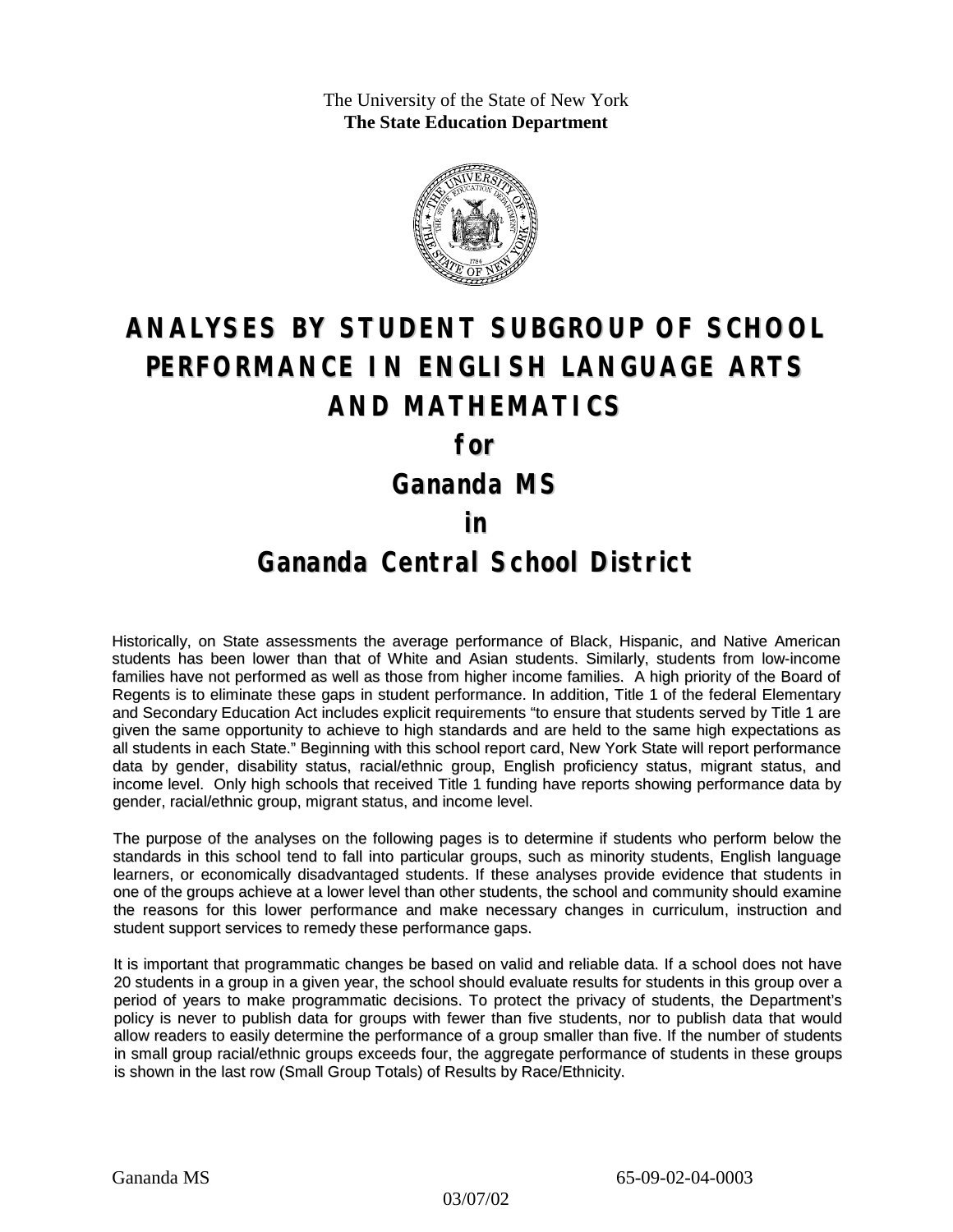# **Middle-Level English Language Arts**

A description of the performance levels and summary results for all general-education students and all students with disabilities can be found in the *Overview* of the New York State Report Card.

| <b>Student Subgroup</b>                  | <b>Counts of Students</b> |            |                             |               |                       |                |             |              | <b>Percentages</b><br>of Tested |                  |
|------------------------------------------|---------------------------|------------|-----------------------------|---------------|-----------------------|----------------|-------------|--------------|---------------------------------|------------------|
|                                          | <b>Not Tested</b>         |            |                             | <b>Tested</b> |                       |                |             |              | <b>Students</b>                 |                  |
|                                          | <b>ALT</b>                | <b>ELL</b> | No<br>Valid<br><b>Score</b> | Level<br>1    | Level<br>$\mathbf{2}$ | Level<br>3     | Level<br>4  | Total        | Level<br>$2 - 4$                | Level<br>$3 - 4$ |
| Results by Race/Ethnicity                |                           |            |                             |               |                       |                |             |              |                                 |                  |
| American Indian/Alaskan<br><b>Native</b> | $\mathbf 0$               | 0          | $\mathbf 0$                 | $\mathbf 0$   | $\mathbf 0$           | $\mathbf 0$    | 0           | 0            | 0%                              | 0%               |
| <b>Black</b>                             | $\mathbf 0$               | 0          | $\mathbf 0$                 | s             | s                     | s              | s           | $\mathbf{1}$ | s                               | s                |
| Hispanic                                 | $\mathbf 0$               | 0          | $\pmb{0}$                   | s             | s                     | s              | s           | $\mathbf{1}$ | s                               | s                |
| Asian or Pacific Islander                | $\mathbf 0$               | 0          | 0                           | $\mathbf s$   | $\mathsf{s}$          | $\mathsf{s}$   | s           | 1            | $\mathbf s$                     | s                |
| White                                    | $\mathbf 0$               | 0          | $\pmb{0}$                   | s             | $\mathbf s$           | s              | s           | 82           | $\mathbf s$                     | s                |
| Total                                    | $\mathbf 0$               | 0          | $\pmb{0}$                   | $\pmb{0}$     | 41                    | 35             | 9           | 85           | 100%                            | 52%              |
| Small Group Totals (s)                   | 0                         | 0          | 0                           | 0             | 41                    | 35             | 9           | 85           | 100%                            | 52%              |
| Results by Gender                        |                           |            |                             |               |                       |                |             |              |                                 |                  |
| Female                                   | $\mathbf 0$               | 0          | $\pmb{0}$                   | $\mathbf 0$   | 12                    | 17             | 6           | 35           | 100%                            | 66%              |
| Male                                     | $\mathbf 0$               | 0          | 0                           | 0             | 29                    | 18             | 3           | 50           | 100%                            | 42%              |
| Total                                    | $\mathbf 0$               | 0          | $\mathbf 0$                 | $\pmb{0}$     | 41                    | 35             | 9           | 85           | 100%                            | 52%              |
| Results by English Proficiency Status    |                           |            |                             |               |                       |                |             |              |                                 |                  |
| <b>English Proficient</b>                | $\mathbf 0$               | 0          | $\mathbf 0$                 | 0             | 41                    | 35             | 9           | 85           | 100%                            | 52%              |
| <b>Limited English Proficient</b>        | $\pmb{0}$                 | 0          | $\mathbf 0$                 | $\mathbf 0$   | $\mathbf 0$           | $\mathbf 0$    | 0           | 0            | 0%                              | 0%               |
| Total                                    | $\Omega$                  | 0          | $\pmb{0}$                   | $\mathbf 0$   | 41                    | 35             | 9           | 85           | 100%                            | 52%              |
| Results by Income Level                  |                           |            |                             |               |                       |                |             |              |                                 |                  |
| Economically<br>Disadvantaged            | $\Omega$                  | 0          | 0                           | $\mathbf 0$   | 8                     | $\overline{2}$ | $\mathbf 0$ | 10           | 100%                            | 20%              |
| Not Disadvantaged                        | 0                         | 0          | $\pmb{0}$                   | $\pmb{0}$     | 33                    | 33             | 9           | 75           | 100%                            | 56%              |
| Total                                    | $\mathbf 0$               | 0          | $\mathbf 0$                 | $\mathbf 0$   | 41                    | 35             | 9           | 85           | 100%                            | 52%              |
| <b>Results by Migrant Status</b>         |                           |            |                             |               |                       |                |             |              |                                 |                  |
| <b>Migrant Family</b>                    | 0                         | 0          | $\pmb{0}$                   | $\pmb{0}$     | $\mathbf 0$           | $\mathbf 0$    | 0           | 0            | 0%                              | 0%               |
| Not Migrant Family                       | $\mathbf 0$               | 0          | $\pmb{0}$                   | $\pmb{0}$     | 41                    | 35             | 9           | 85           | 100%                            | 52%              |
| Total                                    | $\mathbf 0$               | 0          | $\pmb{0}$                   | $\pmb{0}$     | 41                    | 35             | 9           | 85           | 100%                            | 52%              |

**Note. ALT** designates severely disabled students eligible for the New York State Alternate Assessment; **ELL** designates English language learners eligible for an alternative assessment of proficiency in reading English; and **No Valid Score** designates students who did not receive a valid test score because of absence from all or part of the test or because the test was administered under nonstandard conditions.